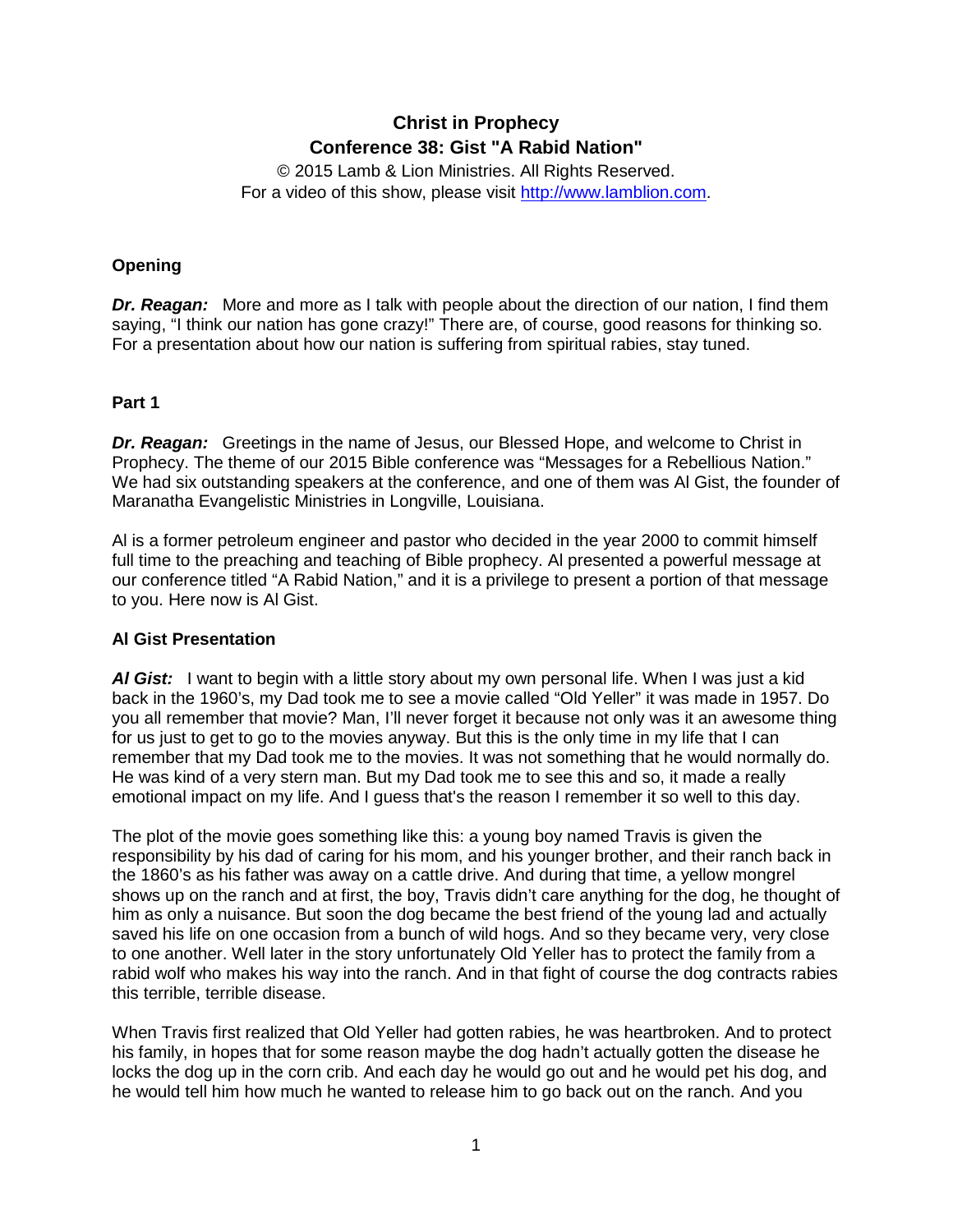know the dog looked perfectly well. He looked fine for many days. But on that last day when Travis thought that he'd go out and release his dog he is met with a different animal; a dog that is foaming at the mouth and growling at him. And so Travis knew what he had to do, to protect his family he had to put down Old Yeller. And I can remember the scene so well as Travis is crying and he lifts the gun to shoot his beloved dog, because I was crying too. It really touched my heart.

I guess this was probably the first exposure I ever had to the fault of rabies. I mean I didn't really understand it. It didn't really make sense to me. How could something so minor as a few little bites on the dog cause him to change this way, and have to be put to death? You see Rabies, if it's left untreated, is a 100% fatal disease. It is most often transmitted to its human victims by a bite from a skunk, or cat, or a dog or a fox, or raccoons. And it's the virus in the saliva of that animal that gets transferred to its human victim that causes the person to begin to change in a very terrible way.

According to encyclopedia, if I could read this to you about it, it says this, "After a typical human infection by bite, the virus enters the peripheral nervous system. It then travels along the nerves towards the central nervous system. During this phase, the virus cannot be easily detected within the host, and vaccination may still confer cell-mediated immunity to prevent symptomatic rabies. Once the virus reaches the brain there is no treatment. As the virus progresses to the brain, the symptoms may include: slight or partial paralysis, cerebral dysfunction, anxiety, insomnia, confusion, agitation, abnormal behavior, paranoia, terror, hallucinations, progressing to delirium." It's a horrible disease. And I guess most of us have probably seen animals that have contracted rabies in their state of cerebral dysfunction, they stagger about, foaming at the mouth and they are confused and easily agitated. Their abnormal behavior produces a kind of paranoia of terror, and hallucinations that leads them to the point of ultimately delirium.

Now I bring this to your attention because in my humble opinion I think that possibly the United States has contracted spiritual rabies that has led to cerebral dysfunction. Our leaders both political and religious leaders seem so confused that their decisions border on delirium. You see, like rabies, decades ago, what started out to be something very innocent, our great nation contracted this terrible spiritual rabies that has led to cerebral dysfunction. Rabies leads to behavior that is totally abnormal. And, if allowed to continue, it will end in delirium and I'm afraid a state of death even to our nation. It started out innocently enough with the desire to be less offensive. It's a good thing for society to be, right? Less offensive to one another.

In the realm of religion, we had the seeker friendly movement in churches that started as an effort to make unchurched people feel welcome in church and to feel less uncomfortable in the setting of a traditional church. But it went too far! And now, we have churches whose services are more like a Broadway production than a worship service. It eventually led to the Emergent Church which is completely apostate; denying the miracles of the Bible, the divinity of Jesus Christ and even avoiding at all cost the mention of that terrible "S" word, sin lest it offends someone.

In the political realm, the government also began to encourage us as a society to change our speech so that we be less offensive. We called it being politically correct. And we've been encouraged by our government to change our vocabulary in order to be less offensive and more politically correct.

At one time, for instance it was thought that a person who was not able to walk was simply crippled. But that seemed to describe something more harsh. So, that was deemed to be too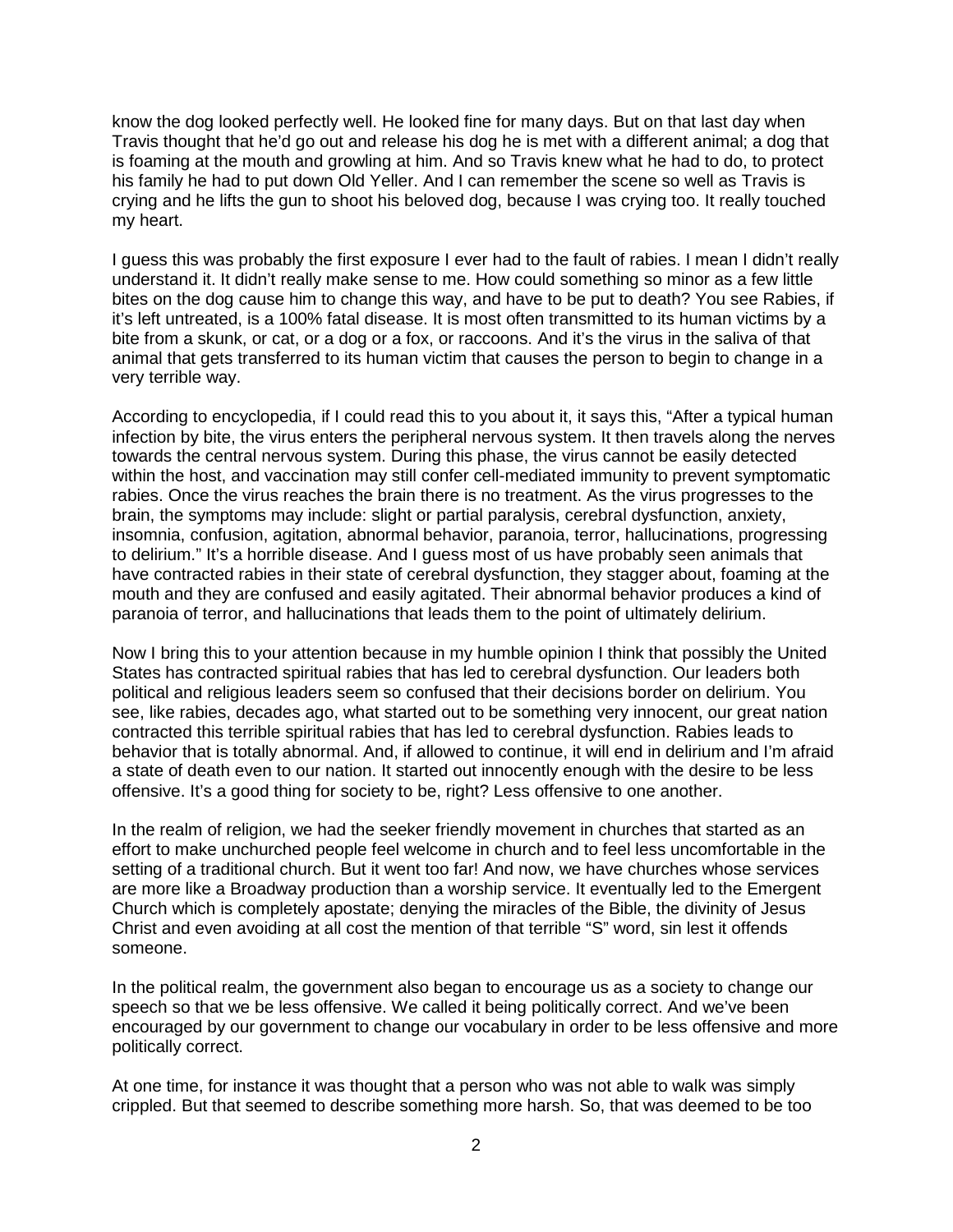degrading and it was changed to handicapped. But this was eventually thought to be too offensive as well and it was changed to disabled. And then finally, they said no, no, that is too harsh as well so now we have to say they are physically challenged.

With the extreme efforts these days to separate church and state in public institutions we had to remove all words that were of a religious nature. I read of a story, this was a few years ago and you may remember seeing it in the newspapers about a teenager in Seattle who volunteered at a local elementary school to do a project as part of a community-service project, in which she desired to hand out to the little children those little plastic eggs filled with jellybeans, Easter eggs. In asking the teacher for permission, the student reported and I quote, "She said that I could do it as long as I called this treat 'spring spheres.' I couldn't call them Easter eggs." Spring spheres? I can't even hardly say it without spitting on the front row. It's horrible. I mean I don't want my vocabulary to be offensive, but I'm not sure I know how to talk without it being offensive. I'm not politically correct. And to be quite honest with you I have no desire to be. But it seems that we have changed things, we've changed things to the point that people are becoming paranoid about it. Like rabies. We've reached the state of paranoia. It seems like everybody is offended about something these days. Wait a minute. [laughing]

Am I being a little facetious with that picture? Everybody is offended about something. But you know I remembered something that Jesus said, He said, "And then shall many be offended, and shall betray one another, and shall hate one another." Hey, you better watch out! The PC police are watching and they are liable to betray you and turn you in!

But my point is this: just like rabies that started out as relatively innocent we've gone to the extreme to the point of paranoia. People don't want to be heard in public because they are afraid that somebody will accuse them of being politically incorrect. And you know speaking of paranoia, can I get on my little soapbox here just a moment? Does it seem to you that almost daily, we hear our scientists warn us of some new thing that is going to annihilate humanity? I mean if it's not global warming, its pandemic diseases, and all sorts of things. Foods that we normally thought were good, healthy foods have been declared artery clogging foods, or fat producing, or digestive system irritating foods. If a person listens to all the warnings that are out today in America you might think the only place you can live safely and happily would be in a dark closet somewhere, and never come out.

It seems that our national leadership both politically and religiously can no longer see clearly and discern the difference between reality and fantasy. They are in a hallucination state. Levelheaded common sense has been replaced with hysteria and over-reaction. So now, we've reached a point of absolute delirium and as a result, our original political and religious foundations that made this country great are crumbling right before our very eyes. And it breaks my heart. I'm sad to see the direction our country is going in.

### **Part 2**

*Dr. Reagan:* For those of you who may have tuned in late, you are watching a presentation which Al Gist gave at our annual Bible conference. The theme of the conference was, "Messages for a Rebellious Nation." Al's topic was "A Rabid Nation."

Al is a former petroleum engineer and pastor who decided in the year 2000 to commit himself full time to the preaching and teaching of Bible prophecy. Al established a ministry called Maranatha Evangelistic Ministries, and today he serves as the Evangelist for that ministry. Let's return now to Al's presentation.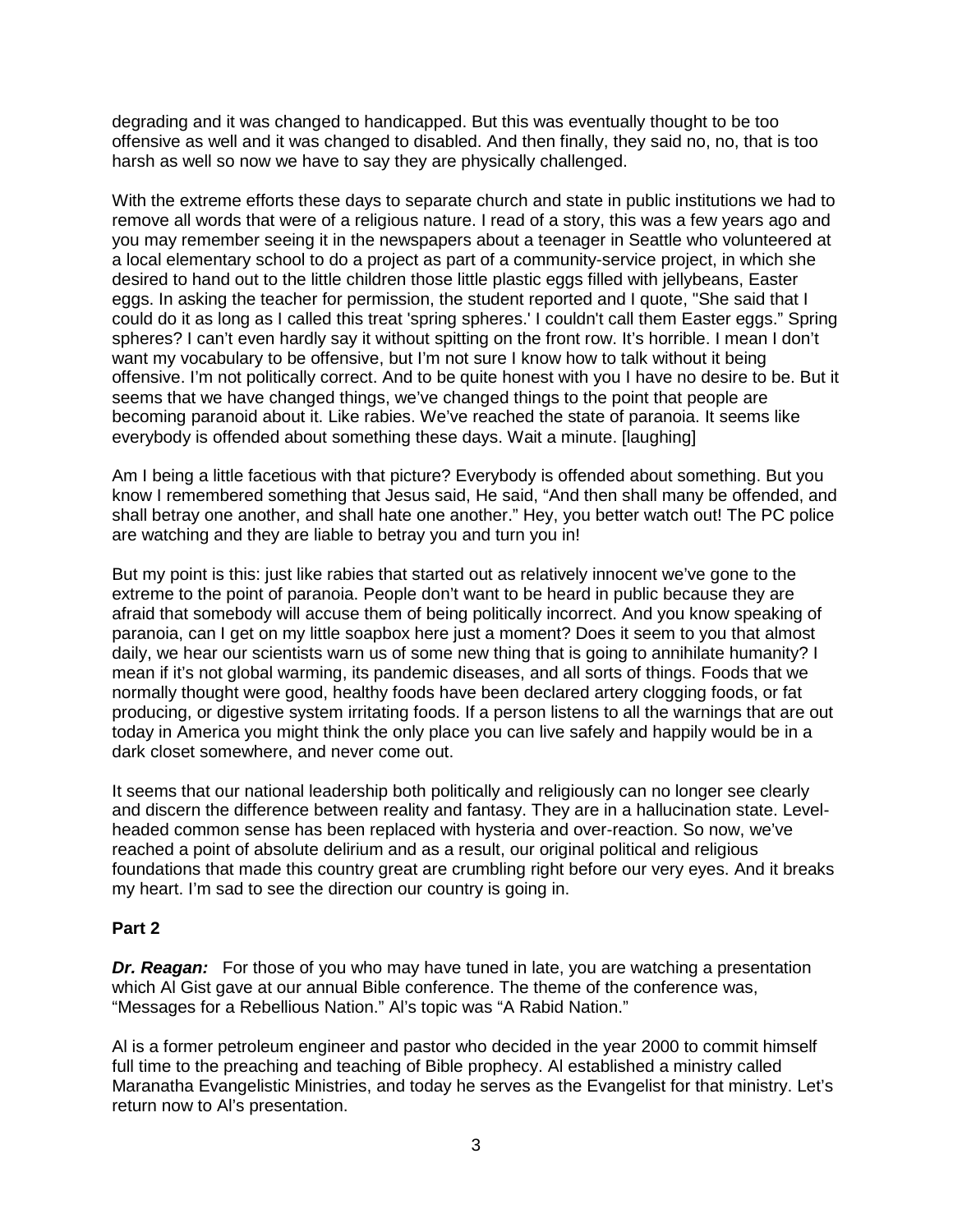### **Al Gist Presentation**

*Al Gist:* So whether we are talking about the political realm or the religious realm, the core problem is still the same. You see it's a departure from God and a departure from His Word. Like leaven in the loaf, sin once introduced in society, unless it is eradicated by the cleansing blood of the Lamb, it will continue to grow until it consumes the whole country. Like rabies, it grows until it eventually distorts clear thinking and it culminates in delirium, and death. You see our nation's problems all stem from the same problem that it's always been; it is all because of sin. Sin in the hearts of people. You see our problem, dear friends is a spiritual problem, not a political one. It's not getting the right you know party in office. It's about getting people connected with God again. The seemingly innocent or minor actions that begin you know seem to be so insignificant at first, but it is led to insanity. And listen to what I am going to say, nowhere today is the delirium of or national spiritual rabies better demonstrated then by the nine people who are seated upon the U.S. Supreme Court of America. Who have been allowed to dictate to us, the whole nation, what is right and what is legal. The United States Supreme Court has time, and time again, chosen to ignore God's Word and has heaped upon us decision after decision that has contradicted the righteousness that God desires to see in His people.

Now from my perspective, listen I am 61 years old, and from my perspective it began in the early 1960's, about the same time that I saw that great movie "Old Yeller." I think it was during that time that our nation contracted spiritual rabies a potentially fatal disease if left untreated. For you see it was at that time that the United States Supreme Court decision of Engel v. Vitale decided and I quote, "that government-directed prayer in public schools was an unconstitutional violation of the Establishment Clause," end quote.

This was followed by subsequent decisions by the Supreme Court to ban Bible reading as part of the school curriculum in Abington Township School District vs. Schempp in 1963. And to ban student-led, student-initiated prayer at football games, graduations, and other school activities in the decision of Santa Fe Independent School District vs. Doe, in the year 2000. Decision after decision has been forced down our throat by those nine people that is pushing people away from God. This chosen path of the United States Supreme Court of taking God and His Word out of our society, out of our public institutions I believe initiated the spiritual rabies that we are suffering with. Like the physical disease I'm telling you listen to me once it reaches the brain, there is no treatment.

Well, that spiritual degradation, that rebellious attitude towards God; the God who created us and made us the most powerful, the most prosperous, the most blessed nation in the entire world, it has gone too far. I'm telling you that the spiritual rabies infection has reached the brain producing delirium, and that state of mind cannot make good decisions. I know what you are thinking. You are saying in your heart, "But, Brother Al, do you think it's possible, that our nation could repent and once again turn back to God?" Yes, I believe that as it was in the days of Jonah when he preached to the wicked people of Nineveh, that we as them, if we would repent in sackcloth and ashes and turn back to God, that our God who is a merciful God would receive us and forgive us and restore us. But do I think that's going to happen. No. I'm just being honest. No, I don't think it's going to happen.

You see when we took God and His Word out of our schools in the 1960's, we spawned a whole generation that had no respect for Scripture or the Bible in any form, because unfortunately, the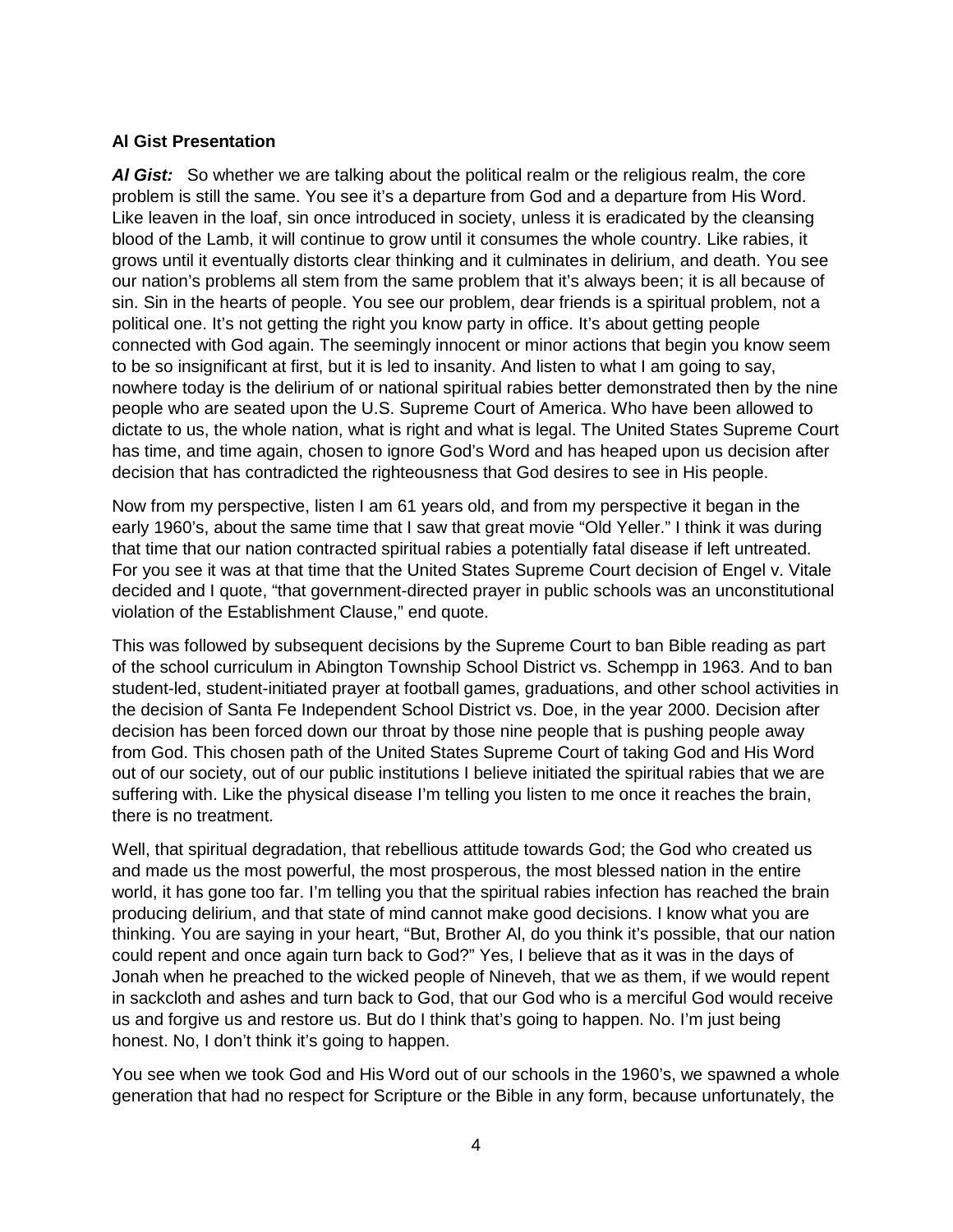school house was the only place that some of them were ever put in contact with the Word of God. Now that's not good, but that's simply the way it was. You know it is said that what one generation will do in moderation; the next generation does in excess. So, we took God out of their lives. And from that came the wanton disregard in the next generation for human life, the most sacred of all God's creation. Personal convenience was raised up over the value of human life and murder was legalized upon the most helpless of all segments of society the unborn child.

We dare not point our hypocritical finger at the Nazis of World War II, who killed some eleven million people, six million of whom were Jews. When we ourselves have slaughtered multiplied millions and millions of children. We dare not try to take the speck out of Germany's eye when we have a beam in our own eye! [clapping] Since Roe vs. Wade in 1973 we've killed almost 58 million unborn children. It is a holocaust of all holocausts.

And then things got worse. You say how could it be worse? It's gotten worse. After this, came not just the acceptance, but listen to me the celebration of that which the Bible calls an abomination as the homosexuals began their radical push to be recognized by law as a specially protected class of citizens. On Oct. 28, 2009, President Barack Obama signed into law the Local Law Enforcement Hate Crimes Prevention Act. Among other things, the bill adds gender, gender identity, and sexual orientation to the list of protected categories under federal hate law crimes. This effectively places every homosexual, pedophile, transgendered, and other abominable sexual orientation in a special, federally protected class under the federal hate crimes law.

I don't know that's been used to any great degree to persecute the church. But I want to tell you there is no doubt that it opened the door for such persecution against any pastor who would be so bold as to stand in his church and proclaim that homosexuality is wrong. It is not of God, it is an abomination, it's a distortion of God's design for the family. [clapping] And you know as well as I do that some business owners who because of their religious beliefs have refused their services to homosexual couples have either been fined or even had their businesses closed.

I assure you, I assure you my dear friends that the day is coming when pastors will be fined and/or jailed for preaching the truth of the Bible. Churches will be prosecuted on charges of discrimination for not hiring an openly homosexual applicant on their staff. And eventually, no doubt, fundamental, conservative Christians will be attacked for promoting anti-social hate doctrine. This law is just another example of political correctness gone amuck. This homophobic paranoia has led Congress and the President to acts of delirium. They are confused and suffering from cerebral dysfunction.

Are people singled out and criminally attacked because of their sexual identity? Yes, I'm sure that they are. People are singled out and attacked criminally for all sorts of reasons. Some people are criminally attacked just because they're male, or because they are female. But that doesn't mean we need to put them in a special category that is protected by hate crime law just because their victim happens to be gay.

Now do you think I'm being paranoid when I say that persecution of those who teach the Bible as a one-man-and-one-woman definition of marriage, do you think I'm being paranoid when I say that persecution is forthcoming? Then consider the backlash that came from Carrie Prejean's answer when she was asked about her stance on same-sex marriage in the Miss USA contest in 2009, that was six years ago. She responded to that question and I quote her